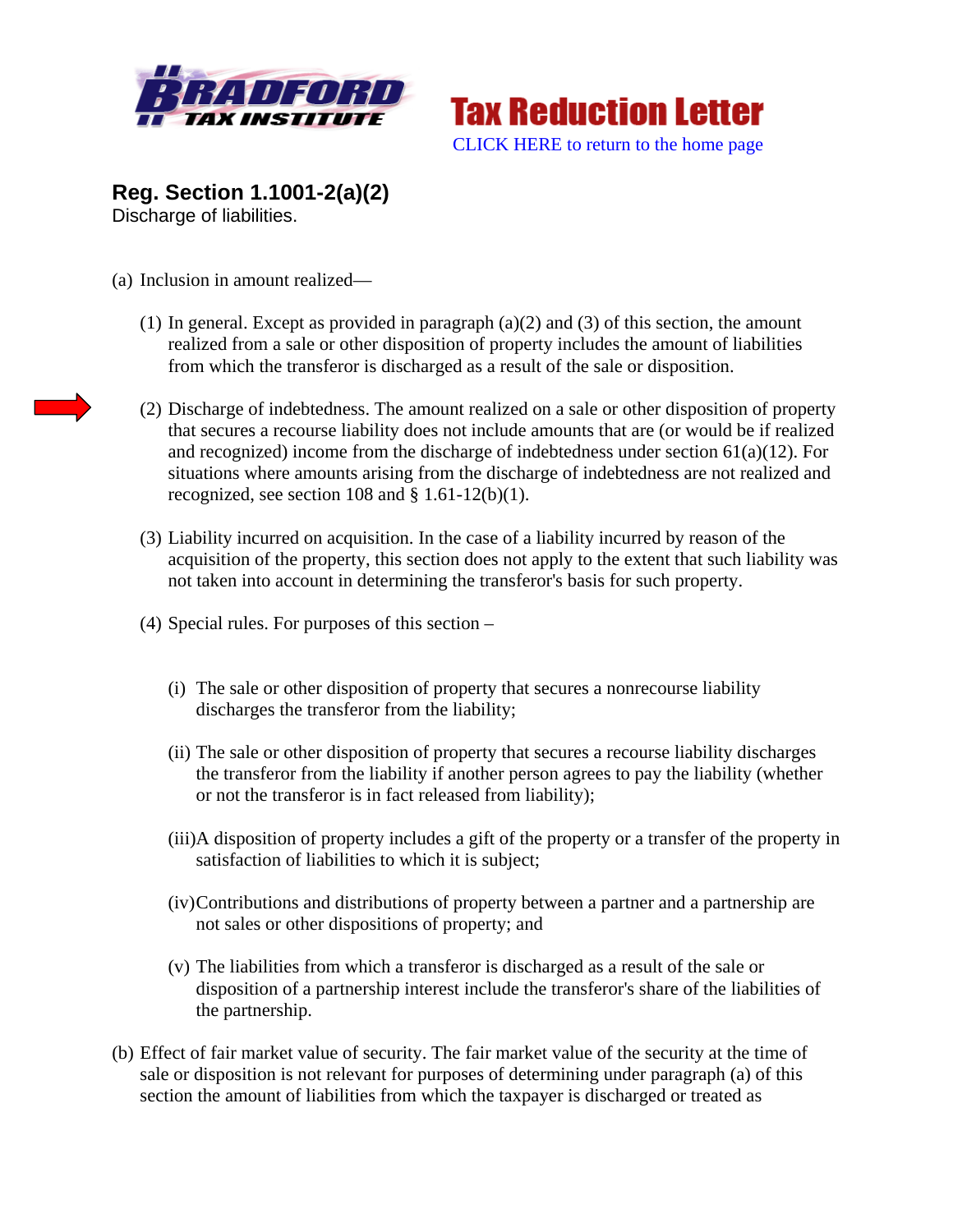discharged. Thus, the fact that the fair market value of the property is less than the amount of the liabilities it secures does not prevent the full amount of those liabilities from being treated as money received from the sale or other disposition of the property. However, see paragraph (a)(2) of this section for a rule relating to certain income from discharge of indebtedness.

(c) Examples. The provisions of this section may be illustrated by the following examples. In each example assume the taxpayer uses the cash receipts and disbursements method of accounting, makes a return on the basis of the calendar year, and sells or disposes of all property which is security for a given liability.

Example 1. In 1976 A purchases an asset for \$10,000. A pays the seller \$1,000 in cash and signs a note payable to the seller for \$9,000. A is personally liable for repayment with the seller having full recourse in the event of default. In addition, the asset which was purchased is pledged as security. During the years 1976 and 1977, A takes depreciation deductions on the asset in the amount of \$3,100. During this same time period A reduces the outstanding principal on the note to \$7,600. At the beginning of 1978 A sells the asset. The buyer pays A \$1,600 in cash and assumes personal liability for the \$7,600 outstanding liability. A becomes secondarily liable for repayment of the liability. A's amount realized is  $$9,200 ($1,600 + $7,600)$ . Since A's adjusted basis in the asset is \$6,900 (\$10,000 - \$3,100) A realizes a gain of \$2,300 (\$9,200 - \$6,900).

Example 2. Assume the same facts as in example (1) except that A is not personally liable on the \$9,000 note given to the seller and in the event of default the seller's only recourse is to the asset. In addition, on the sale of the asset by A, the purchaser takes the asset subject to the liability. Nevertheless, A's amount realized is \$9,200 and A's gain realized is \$2,300 on the sale.

Example 3. In 1975 L becomes a limited partner in partnership GL. L contributes \$10,000 in cash to GL and L's distributive share of partnership income and loss is 10 percent. L is not entitled to receive any guaranteed payments. In 1978 M purchases L's entire interest in partnership GL. At the time of the sale L's adjusted basis in the partnership interest is \$20,000. At that time L's proportionate share of liabilities, of which no partner has assumed personal liability, is \$15,000. M pays \$10,000 in cash for L's interest in the partnership. Under section 752(d) and this section, L's share of partnership liabilities, \$15,000, is treated as money received. Accordingly, L's amount realized on the sale of the partnership interest is \$25,000 (\$10,000 + \$15,000). L's gain realized on the sale is \$5,000 (\$25,000 - \$20,000).

Example 4. In 1976 B becomes a limited partner in partnership BG. In 1978 B contributes B's entire interest in BG to a charitable organization described in section 170(c). At the time of the contribution all of the partnership liabilities are liabilities for which neither B nor G has assumed any personal liability and B's proportionate share of which is \$9,000. The charitable organization does not pay any cash or other property to B, but takes the partnership interest subject to the \$9,000 of liabilities. Assume that the contribution is treated as a bargain sale to a charitable organization and that under section 1011(b) \$3,000 is determined to be the portion of B's basis in the partnership interest allocable to the sale. Under section 752(d) and this section, the \$9,000 of liabilities is treated by B as money received, thereby making B's amount realized \$9,000. B's gain realized is \$6,000 (\$9,000 - \$3,000).

Example 5. In 1975 C, an individual, creates T, an irrevocable trust. Due to certain powers expressly retained by C, T is a "grantor trust" for purposes of subpart E of part 1 of subchapter J of the code and therefore C is treated as the owner of the entire trust. T purchases an interest in P,